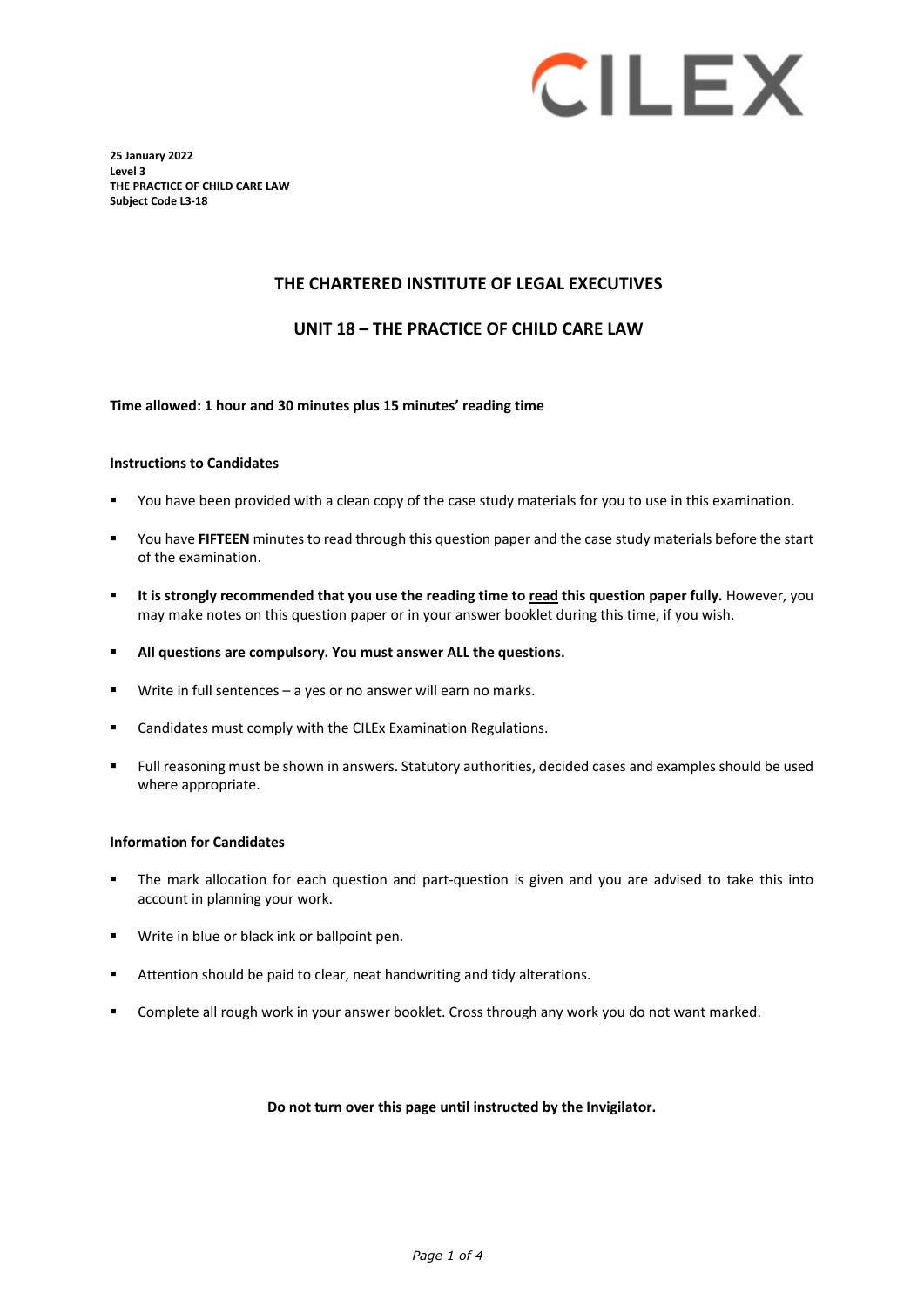# **Question 1**

Reference: Question relates to **Documents 1 and 2** of the case study materials.

(a) Identify and explain the statutory powers that the police have used to allow them to deal with Isha.

## *(5 marks)*

(b) Explain why Kempston County Council should now apply for an emergency protection order and the statutory ground which must be satisfied.

# *(5 marks)*

(c) Explain how the court will ensure that Isha's interests will be protected by the court, when hearing the application for an emergency protection order.

# *(5 marks)*

*(Total: 15 marks)*

#### **Question 2**

Reference: Question relates to **Documents 1 and 2** of the case study materials.

(a) Describe an interim care order and explain why Kempston County Council should consider applying for this order in Isha's case.

# *(7 marks)*

(b) Outline each of the procedural stages that must be followed, if Kempston County Council decides to apply for an interim care order in Isha's case.

*(10 marks)*

*(Total: 17 marks)*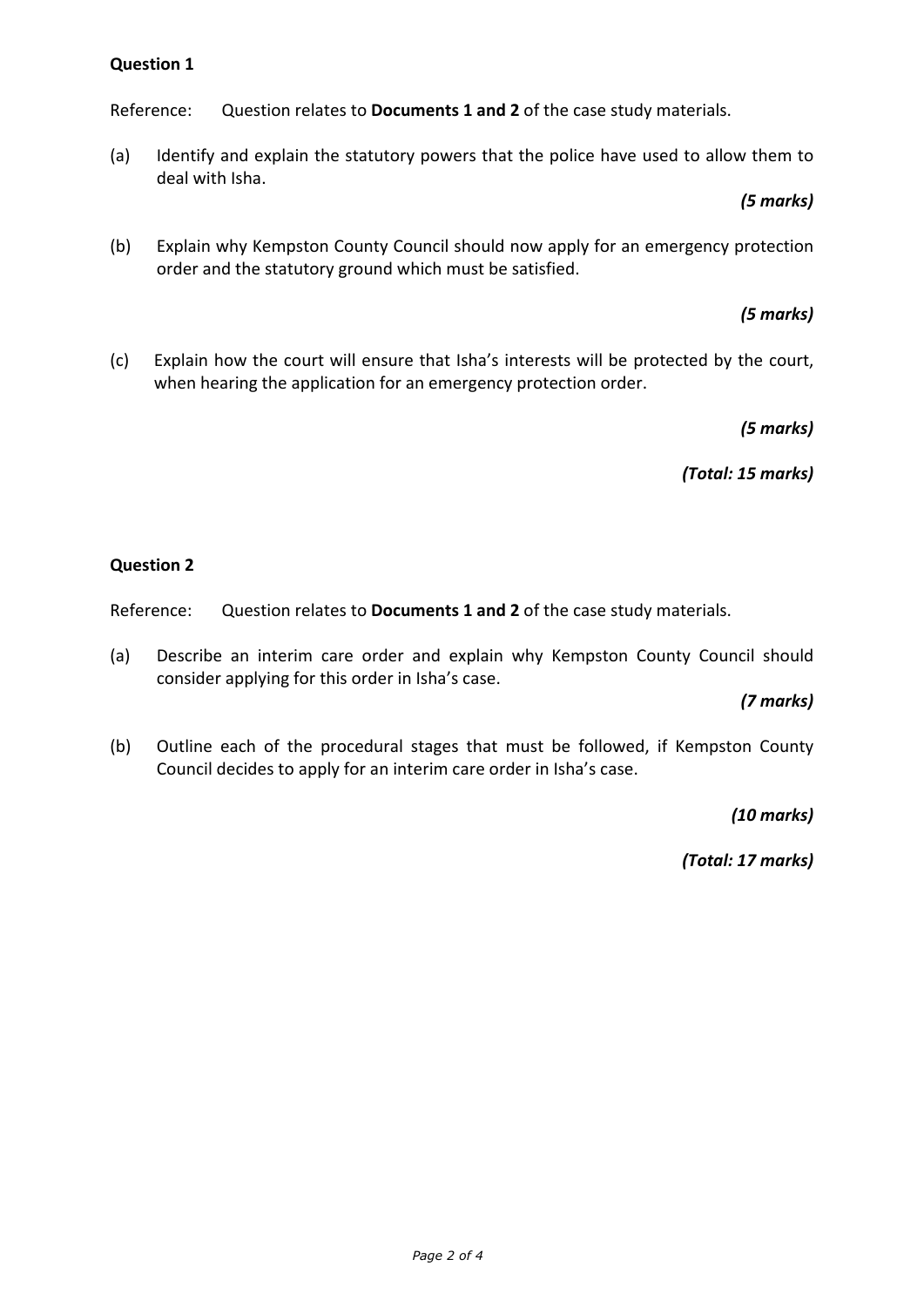# **Question 3**

Reference: Question relates to **Document 3** of the case study materials.

(a) Identify which order Kempston County Council should apply for, in order to start the adoption process.

## *(2 marks)*

(b) Explain the grounds that Kempston County Council must satisfy, in order to obtain the above order.

# *(6 marks)*

# *(Total: 8 marks)*

#### **Question 4**

Reference: Question relates to **Document 4** of the case study materials.

(a) Describe the initial procedure which must be followed, now that Kempston Parva Primary School has made a referral regarding Tom to Kempston County Council.

# *(4 marks)*

(b) (i) Describe the Assessment Framework set out in Working Together that will be used to assess whether Tom is a child in need, and identify which professional will undertake this assessment.

# *(8 marks)*

(ii) Identify **two** other professionals who should be involved in providing information required under the Assessment Framework.

#### *(2 marks)*

(c) Explain whether, according to the statutory ground, Tom is a child in need.

*(6 marks)* 

*(Total: 20 marks)*